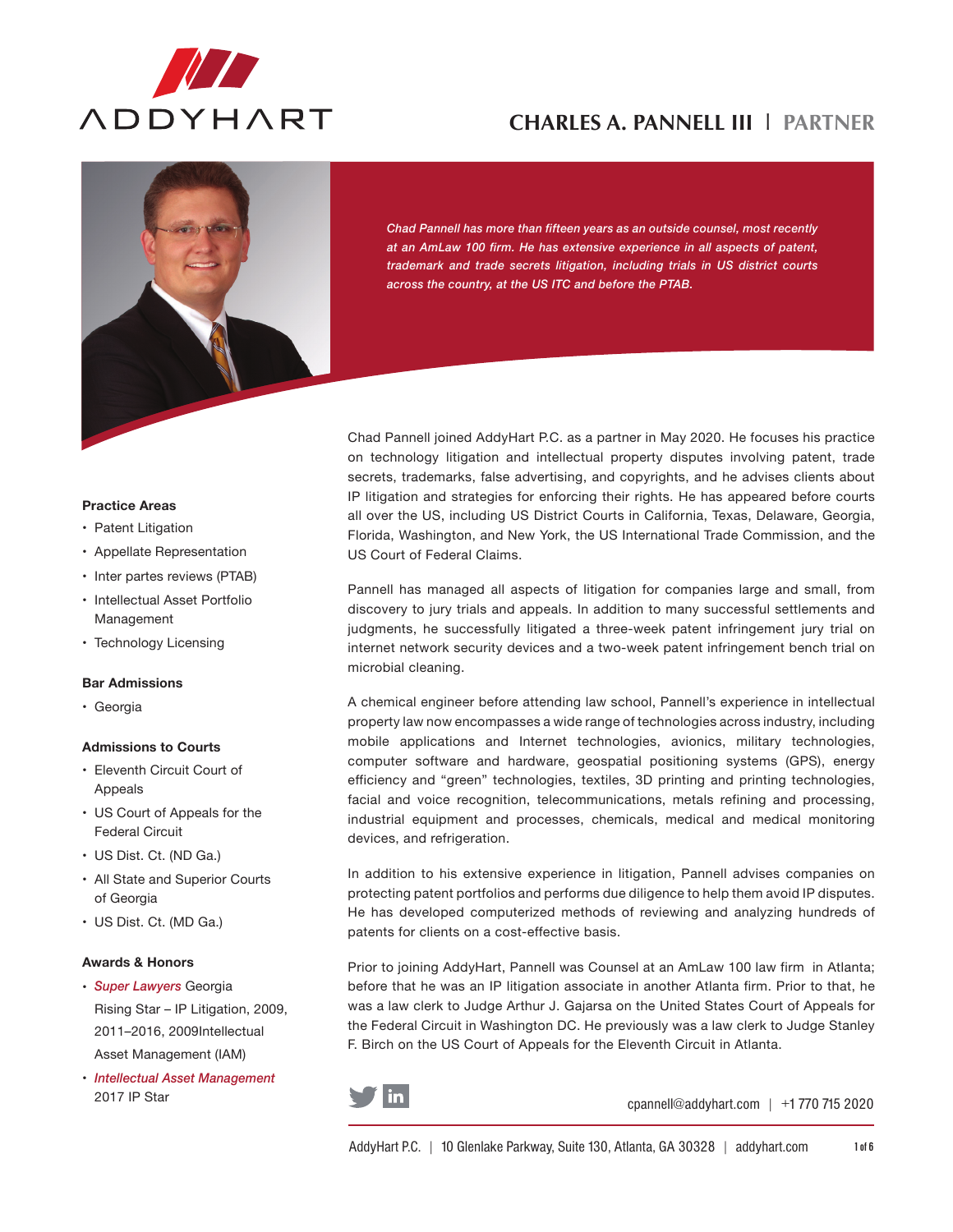

### *Awards & Honors (cont.)*

- • *Georgia Trend* Legal Elite for Intellectual Property Law, 2012, 2017, 2019
- Linn Inn Alliance Distinguished Service Medal, 2014
- • Federal Circuit Bar Association service recognition, 2010, 2011

### **Education**

- • University of Georgia, J.D. (2004) *magna cum laude*, Order of the Coif
- • Georgia Institute of Technology, B.Ch.E. with high honors, 1999

### **Professional Memberships**

- • American Intellectual Property Law Association, New Lawyer's Committee Co-Chair (2010-2012)
- • Atlanta IP Inn of Court, Founder and President (2017-2018)
- • Federal Circuit Bar Association, MSPB Pro Bono Committee Member (2009-2012)
- • Bleckley Inn of Court, Barrister (2009-2011)
- Federal Bar Association
- • Georgia Bar Association, IP Section, CAFC to Atlanta Committee Chair (2009-2011)
- • Georgia Bar Association, Young Lawyer's Division IP Committee, Co-Chair (2007-2009)
- AIPLA Watson Writing Competition, Judge, 2008 and 2009

### **Clerkships**

- • US Court of Appeals for the Federal Circuit – The Hon. Arthur J. Gajarsa
- US Court of Appeals for the Eleventh Circuit – The Hon. Stanley F. Birch, Jr.

Prior to attending law school, Pannell worked as an Engineer at Honeywell International, Inc. in Richmond, Virginia, where he was involved in research and development for nylon polymer products, and as a Co-op Environmental Engineer for Delta Air Lines, Inc. in Atlanta, Georgia.

Pannell was recognized as a Georgia "Rising Star" in 2009 and most recently in 2016 and the five years immediately preceding in the area of Intellectual Property Litigation by *Super Lawyers* magazine. He was named a 2017 "IP Star" by *Managing Intellectual Property* magazine, and was recognized as one of Georgia Trend's "Legal Elite" for Intellectual Property Law in 2012, 2017, and 2019. He is a recipient of the Linn Inn Alliance Distinguished Service Medal in 2014 for his outstanding service over the past several years in helping to bring the American Inn of Court experience to the intellectual property community, and he was recognized in 2010 and 2011 by the Federal Circuit Bar Association for his pro bono activity in the Circuit community.

Pannell earned his J.D. *magna cum laude* at the University of Georgia in 2004 and a B.S. in chemical engineering with high honors from the Georgia Institute of Technology in 1999.

### **Representative Cases at the Federal Circuit**

- • *CoolTV v. Blackboard.* Represent appellant on appeal of a summary judgment decision relating to indefiniteness of video software patent. Pending.
- • *Thales Visionix, Inc. v. United States and Elbit Systems of America.* Represented defense contractor-plaintiff patentee before the Court of Federal Claims in litigation about technology supporting the inertial navigation system in pilot helmets in the F-35 Joint Strike Fighter. Settled case on terms favorable for our client.
- • *RideApp, Inc. v. Lyft, Inc.* Represented appellant on appeal of a summary judgment decision relating to section 112 indefiniteness regarding mobile applications for location tracking and ride hailing systems.
- Mexichem Amanco Holding S.A. v. Honeywell Int'l. Inc. Represented appellant on appeal of a decision of the US Patent and Trademark Office's Patent Trial and Appeals Board (PTAB) to uphold a patent related to hydrofluorocarbons (HFO) refrigerants in automobile air-conditioning systems. Case settled.
- Honeywell Int'l. Inc. v. Mexichem Amanco Holding S.A. Represented appellee on two appeals of PTAB decisions invalidating patents related to HFO refrigerants used in air-conditioning systems. Case settled.
- • *Chemfree Corp. v. J. Walter, Inc.* Successfully defended J. Walter from patent infringement claims related to microbial cleaning.
- • *SRI International v. Internet Security Systems, Inc.* Defended Internet Security Systems in patent jury trial and appeal regarding Internet monitoring and intrusion detection security software. Verdict and judgment of non-infringement on three asserted patents was affirmed on appeal.
- • *Honeywell v. United States.* Defended defense contractor in appeal of patent infringement suit against United States related to night vision goggles and aircraft display systems.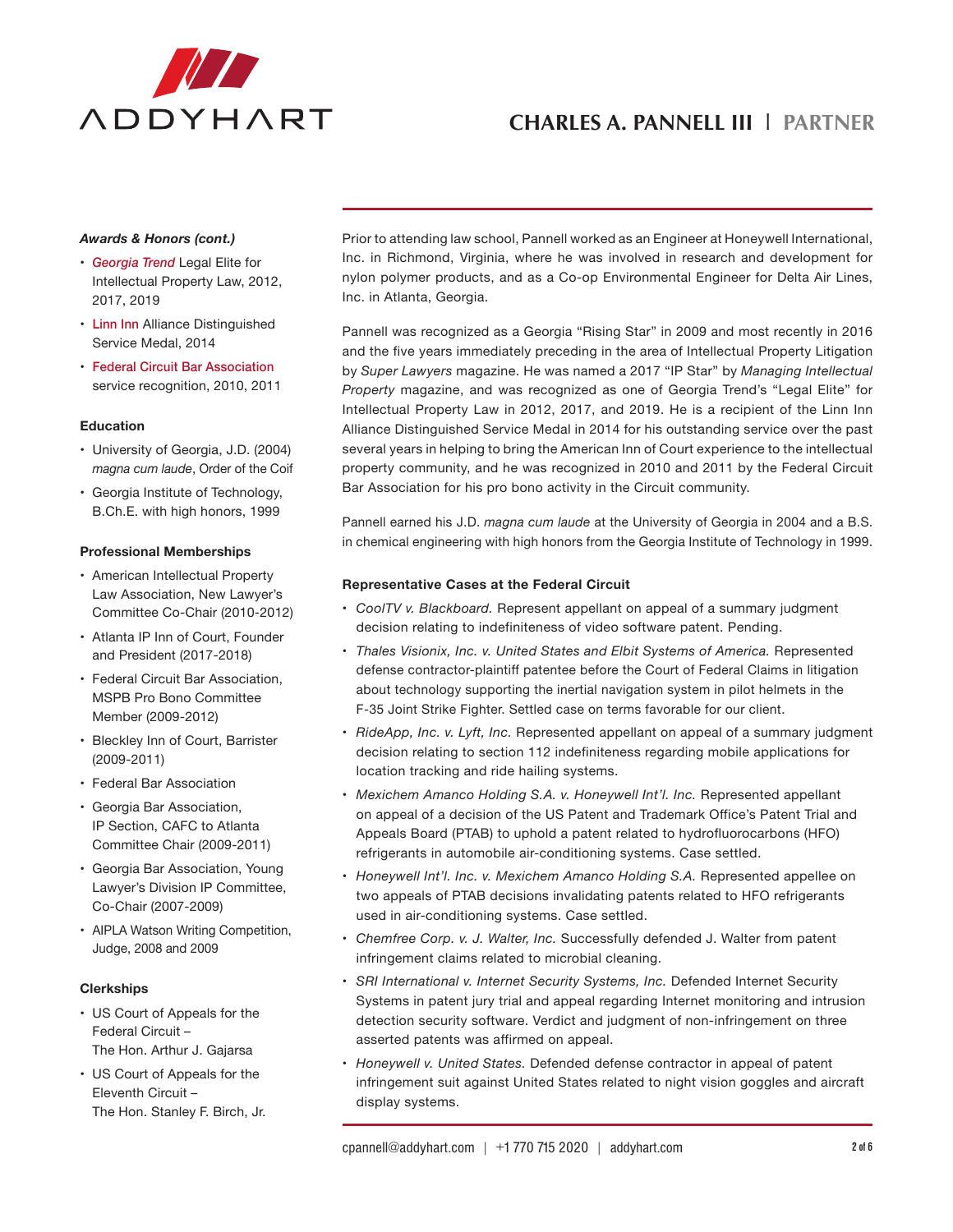

### **Representative Cases in the District Courts**

- • *Healthier Choices Mgmt v. Philip Morris (*N.D. Ga.). Successfully defended accused infringer in patent infringement suit relating to e-cigarette patents. Court granted motion to dismiss for non-infringement and awarded client \$575,000 in attorneys fees and expenses.
- • *Karmagreen v. MRSS* (N.D. Ga.). Appointed special master in patent infringement case to oversee discovery and claim construction involving drug supplement patent.
- • *Thales Visionix, Inc. v. United States and Elbit Systems of America.* (Ct. of Fed. Claims). Represented defense contractor-plaintiff patentee before the Court of Federal Claims in litigation about technology supporting the inertial navigation system in pilot helmets in the F-35 Joint Strike Fighter. After appeal to the Federal Circuit, parties settled on terms favorable to client.
- • *Triple T Enterprises v. KFC* (D. Idaho). Represented trademark owner Triple T Enterprises in suit against KFC for infringement of "Smoky Mountain" trademark rights. Case settled on favorable terms.
- • *MModal v. Nuance* (N.D. Ga.). Representing defendant and counterclaim plaintiff in multi-patent infringment litigation over voice recognition technology for the medical industry.
- • *Gebo Cermex, Inc. v. ACMI USA, Inc.* (N.D. Ga.). Represented patent owner, Gebo Cermex, in assertion of patent infringement related to bottling conveyor systems. Case settled favorably.
- • *Arconic v. Novelis* (E.D. Penn.). Represented Defendant Novelis in trade secret misappropriation case brought by its primary competitor regarding chemical bonding treatment used for automotive aluminum (most notably on the Ford F-150). Case pending on various grounds, but trade secret claims were rejected on a summary judgment.
- • *Corus Realty Holdings, Inc. v. Zillow Inc.* (W.D. Wash.). Represented patent owner Corus Realty in patent infringement litigation relating to mobile applications and GPS location technology for conducting real estate searching and listing.
- • *adidas v. Under Armour* (D. Del.). Represented patent owner adidas in a suit against its competitor for infringement of large portfolio of patents covering mobile fitness tracking software applications. Litigation entailed extensive discovery in the U.S. and Europe. Case resulted in favorable claim construction, summary judgment denials, and settlement.
- • *RealTek Semiconductor Corp. v. LSI Corp.* (N.D. Cal.). Represented patent owner in breach of contract suit regarding wireless internet technology, which resulted in the first jury trial in the country to set the royalty rate for standard essential patents.
- • *Merial, Inc. v. True Science Holdings, LLC* (M.D. Ga.). Defended True Science Holdings in false advertising and breach of contract suit. Plaintiff requested a preliminary injunction that was denied after an extensive evidentiary hearing.
- • *adidas v. ASICS* (D. Del.). Represented patent owner adidas in a suit against competitor for infringement of large portfolio of patents covering mobile fitness tracking software applications. Case favorably settled.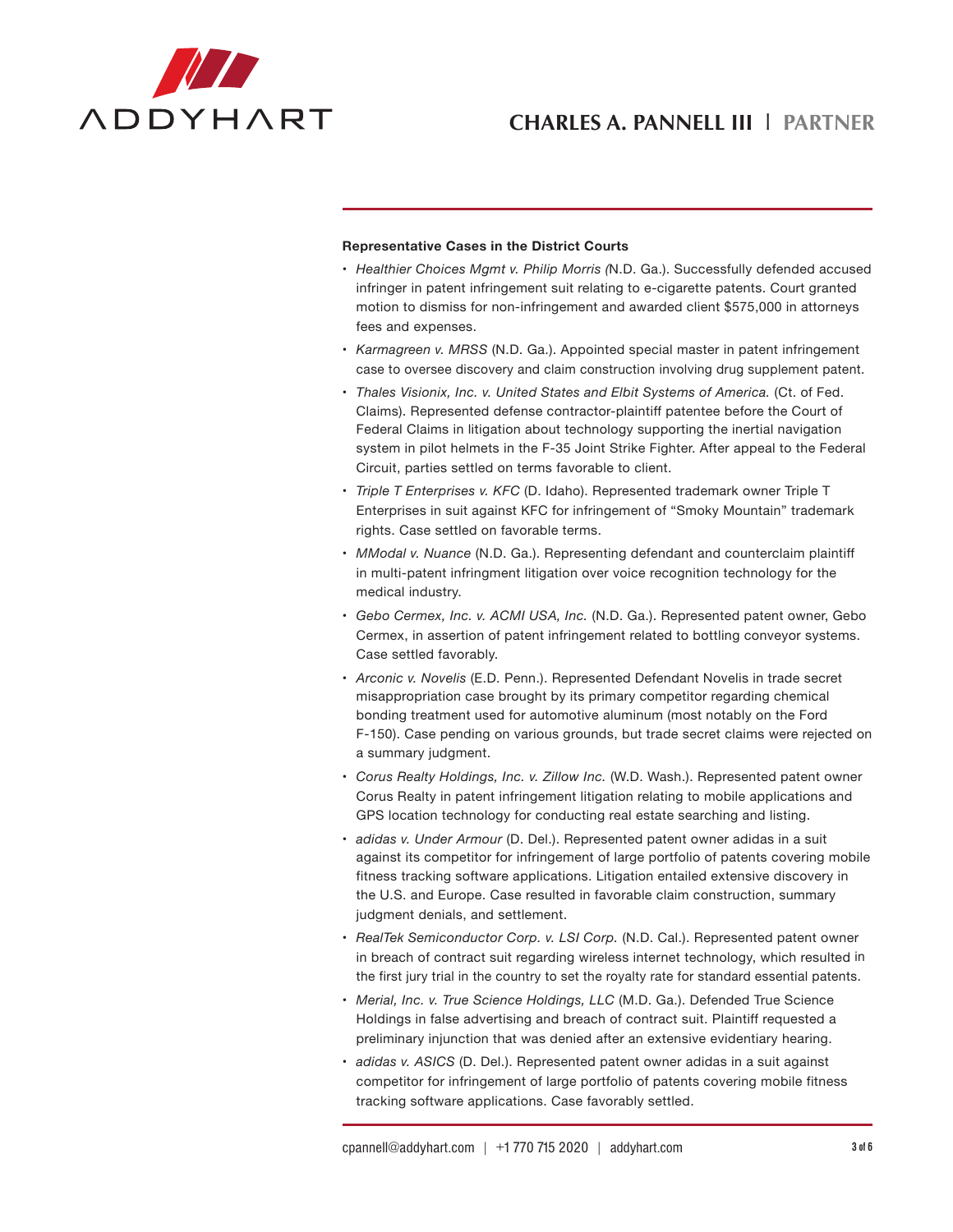

- • *Wi-Lan v. Toshiba* (S.D. Fla.). Represented patent owner in patent infringement suit over television display technology that went from filing to trial in one year, involving more than 40 depositions including ten multi-day and multi-lingual depositions in Japan and Korea. Managed all substantive infringement, invalidity, and technical issues in the case, including all technical experts.
- • *Chemfree Corp. v. J. Walter, Inc.* (N.D. Ga.). Successfully defended J. Walter from patent infringement claims related to microbial cleaning. After bench trial, all asserted patent claims were held invalid for obviousness.
- • *SRI International v. Internet Security Systems, Inc.* (D. Del.). Defended Internet Security Systems in patent jury trial and appeal regarding Internet monitoring and intrusion detection security software. Obtained verdict and judgment of noninfringement on three asserted patents. Affirmed on appeal.
- • *Flash3D v. Facebook* (D. Del.). Represented Facebook in defending against patent assertion related to website organization. Case settled favorably.
- • *Taylor v. IBM* (E.D. Tex). Counsel for defendant IBM in a patent infringement suit concerning software optimization patent that resulted in a summary judgment of patent invalidity and favorable settlement.
- • *Valmet, Inc. v. Andritz (USA) Inc.* (N.D. Ga.). Defended Andritz in patent infringement and breach of contract assertion related to dust collection patent technology. Case settled favorably.
- • *NXEGEN, LLC v. Comverge, Inc.* (D. Conn.). Defended smart-grid technology provider in patent infringement suit that resulted in the grant of multiple motions to dismiss and ultimately a favorable settlement.
- • *Black Diamond Inc. v. Salewa North America* (D. Utah). Represented defendant accused of infringing patent on rock-climbing equipment. Case settled favorably.
- • *In re Katz Interactive Call Processing Patent Litigation* (Multi-District Litigation). Represented defendants Cox Communications and Earthlink in multi-district patent litigation over call-processing technology.
- • *Hayes v. L3 Communications* (S.D.N.Y.). Represented principal manufacturer of flight data recorders (a/k/a "black boxes") in patent infringement suit regarding fire retardant insulations used in its products. Settled favorably after discovery.
- • *Riley Power v. DTE Energy Services* (N.D. Ga.). Defended power provider against copyright infringement and trade secret misappropriation claims regarding coal-towood burning power plant conversion technology. Case settled favorably.
- • *Easy IP Licenses, LLC v. New Point Media Group* (W.D.W. Va.). Successfully defended New Point Media Group and its customers in a patent infringement suit regarding online real estate advertising. Case voluntarily dismissed by plaintiff.
- • *Honeywell v. United States* (Ct. of Fed. Claims). Defended defense contractor in patent infringement suit against United States related to night vision goggles and aircraft display systems. Case appealed up to Federal Circuit.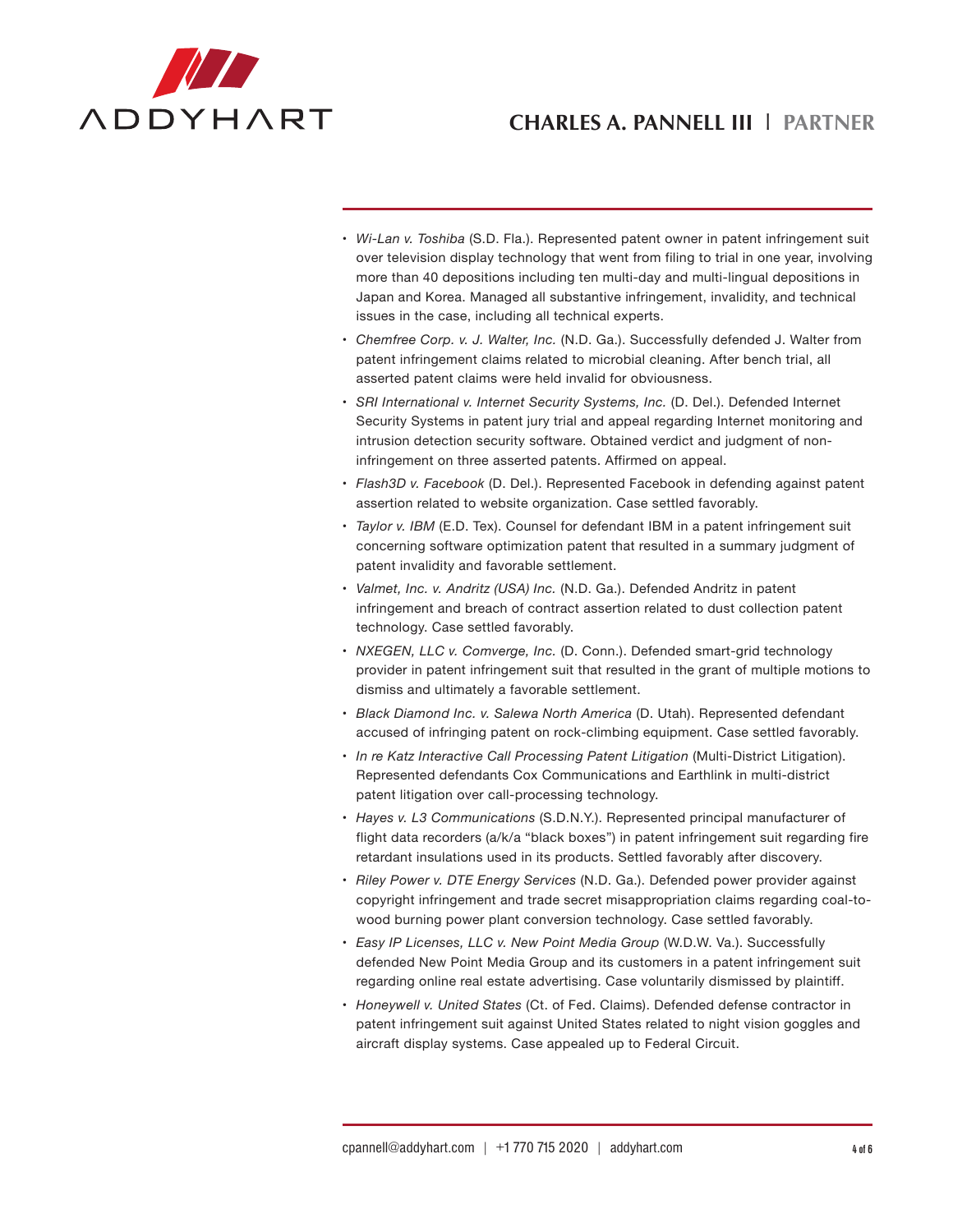

### **Speaking Engagements**

- Panelist, "Law and Economics: Calculating Damages." IPWatchdog LIVE 2021 (Dallas, TX).
- • Panelist, "Parallel Patent Litigation in the PTAB." IP Watchdog PTAB Patent Masters 2021 (Online).
- Panelist. "Federal Circuit Appeals." Atlanta IP Inn of Court (Online). April 2022.
- • Panelist, Top Patent Cases 2014, Georgia Bar Association IP Section, September 19, 2014 (Amelia Island, FL)
- • Speaker. "The Trouble with Trolls: What's Broke and How Can It Be Fixed." Association of Corporate Counsel. 9 Oct 2013. (Online)
- • Panelist. "Post-trial and Appeal Best Practices." Sedona Conference Meeting on Patent Litigation Best Practices. Washington, DC. 9 Sept 2013.
- • Speaker. Lumpkin Inn of Court. Atlanta, Ga. March 2013.
- • Speaker. Northern District Technology Seminar. Federal Bar Association Meeting, Atlanta, Ga. Feb 2013.
- • Speaker. "America Invents Act Changes to Patent Law, North American Sports, Entertainment and IP Law Conference. Cancun, Mex. Nov 2012.
- • Speaker. "iPad for Intellectual Property Litigators and Prosecutors." American Intellectual Property Law Association. Nov 2012. (Online).
- Moderator. Court 101. Atlanta Bar Association Springposium. Barnsley Gardens, Ga. Apr 2012.
- Moderator. "Life, Law, & the Pursuit of Happiness." Young Lawyers Panel
- • American Intellectual Property Law Association. Las Vegas, Nev. Jan 2012.
- Moderator. "From the Court's Perspective." Atlanta Bar Association Springposium. Barnsley Gardens, Ga. Apr 2011.
- • Speaker. Federal Circuit Briefing, Georgia Bar Association. Atlanta, Ga. 3 Nov 2010.
- Moderator. "What Does It Take To Become A Leader?" AIPLA Annual Meeting. Washington DC. 21 Oct 2010.
- Panelist. "From a Clerk's Perspective." Biotechnology Industry Organization ("BIO") Intellectual Property Counsel's Fall Conference & Committee Meeting. Washington DC. 27 Oct 2009.
- Panelist. "Recent Cases in Patent Law." BIO Intellectual Property Counsel's Fall Conference & Committee Meeting. New York. 2 Oct 2007.
- • Panelist. "Eye on the Supreme Court: Key Patent Cases Before the Supreme Court and Their Impact on Pharmaceutical Patent Life Cycles." American Conference Institute's Maximizing Pharmaceutical Patent Life Cycles Conference. San Francisco. 5 Jun 2007.
- • Panelist. From a Clerk's Perspective. BIO Intellectual Property Counsel's Spring Conference & Committee Meeting. San Diego. 1 Feb 2007.

#### **Publications**

- • Co-Author. Sedona Conference Patent Litigation Best Practices Guide 2013–2014.
- • "iPad for Intellectual Property Litigators and Prosecutors." American Intellectual Property Law Association. Nov 2012.